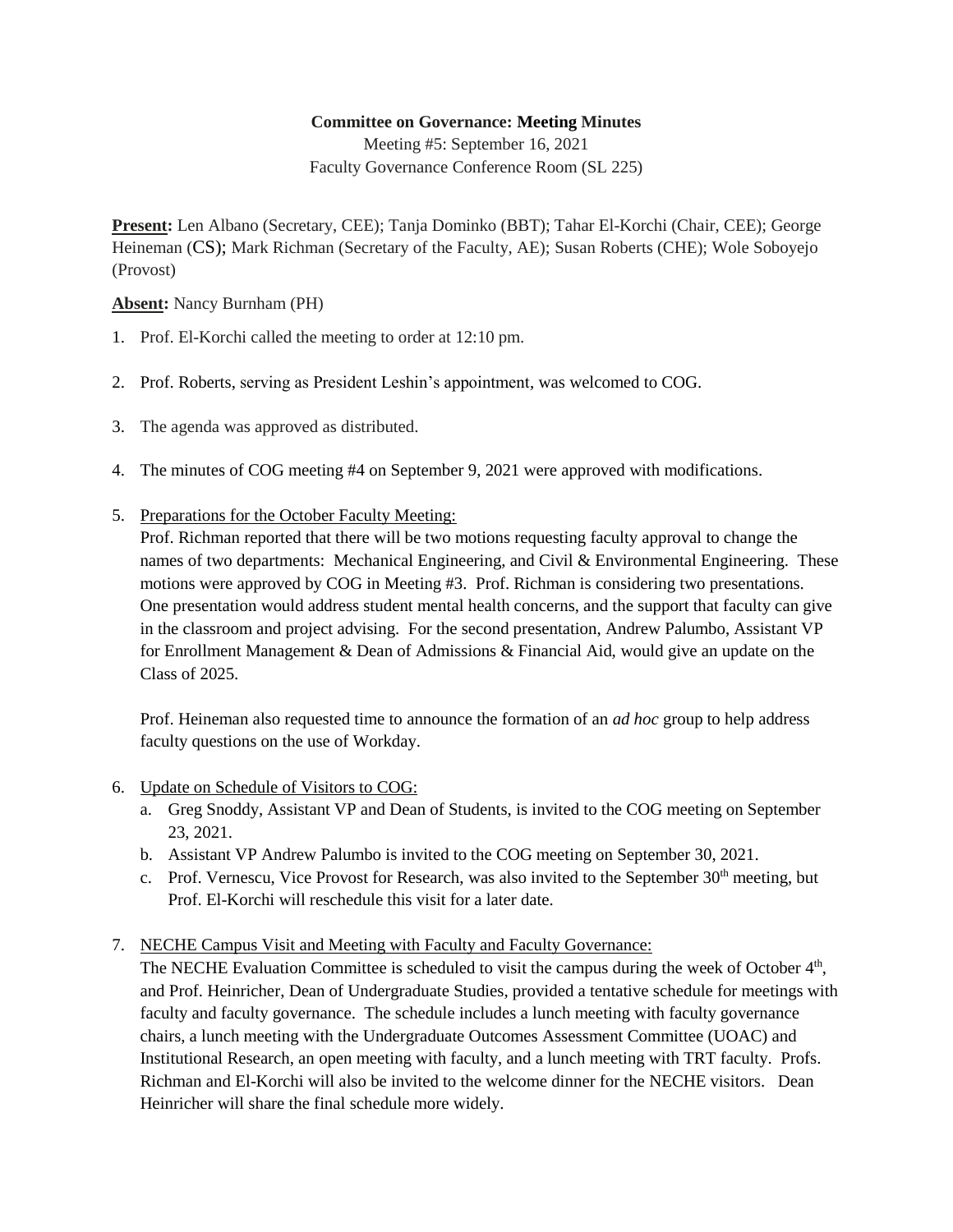Prof. Richman commented that WPI's faculty governance system was identified as a strength during the 2012 NEASC Visit. Prof. Dominko noted that she collaborated with Prof. Richman, as the most recent Secretaries of the Faculty, to contribute sections on faculty governance to Standards Three and Nine of the 2021 WPI Self-Study Report. Their work describes faculty governance's committee structure and outlines its significant accomplishments over the past several years, including changes in COAP's process for reviewing and promoting Associate Professors, the introduction of a teaching path to tenure, and the extension of voting rights and academic freedom to all full-time faculty.

## 8. Update on Committee Appointments:

Prof. Laura Roberts (IGS) has agreed to serve as COG's appointment to the Fringe Benefits Committee (FBC).

## 9. Process and Timeline for Evaluation of Administrators:

Given that the evaluation of administrators last occurred in Spring 2020, COG took some time to revisit this process and establish a plan going forward. The Committee identified twelve administrators and organized them into two groups of six for evaluation in alternating years. The Dean of Undergraduate Studies, Dean of Graduate Studies, Vice Provost for Research, Chief Financial Officer, the Office of Talent & Inclusion, and the Chief Information Officer were placed in Group 1. The President, Provost, and the Deans of Arts & Sciences, Engineering, The Business School, and The Global School were placed in Group 2. In order to get back on a regular schedule, the list of administrators in Group 1 will be evaluated this fall '21, and those in Group 2 will be evaluated in the spring'22. After this academic year, the two-year rotation will return with the evaluation of Group 1 in Spring 2023 and Group 2 in Spring 2024.

COG plans to continue with the survey questions that were developed in the recent past. These survey forms organized the questions for each administrator under the broader headings of Resource Management, Personnel Management, Communication, Climate and Culture, and Leadership. To prepare for this fall's evaluations, individual members of COG volunteered to finalize the questions associated with the specific administrators. A new questionnaire is needed for evaluating the Office of Talent & Inclusion and the Chief Information Officer. The Committee set a mid-November deadline for having the surveys ready to distribute to the faculty.

10. Update from Provost Soboyejo on Resources Available to Accommodate Large First-Year Class: Information available to the Provost indicated that there are 1417 first-year students, versus a budgeted class size of 1350 students. While Workday shows nearly 1500 first-year students in A term, this list includes all new transfer students (about 70 or so as indicated by the Registrar). The typical "Summer melt" was not as large as anticipated.

Provost Soboyejo reported that the Administration has allocated supplemental funds of \$947,000 available to meet the immediate teaching needs for the larger first-year class, and these additional funds will propagate forward for the next four years. The Provost worked with the Deans of the four schools and Department Heads to put forward a funding request for additional adjuncts, TAs, and PLAs. The Deans will receive the additional funds and oversee the distribution among the departments in their respective schools.